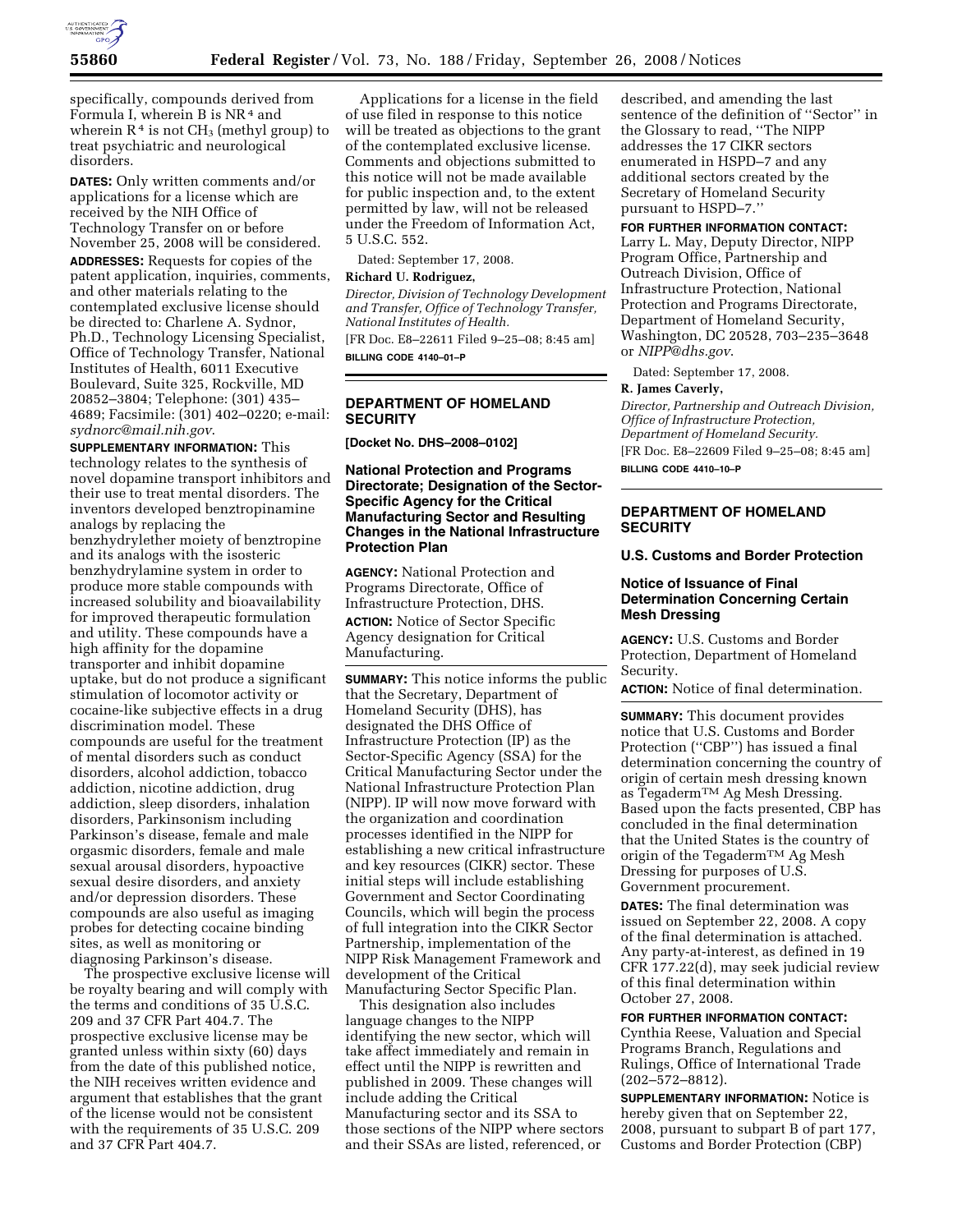Regulations (19 CFR Part 177, Subpart B), CBP issued a final determination concerning the country of origin of Tegaderm<sup>TM</sup> Ag Mesh Dressing which may be offered to the United States Government under an undesignated government procurement contract. This final determination, in HQ H035776, was issued at the request of 3M Company under procedures set forth at 19 CFR Part 177, Subpart B, which implements Title III of the Trade Agreements Act of 1979, as amended (19 U.S.C. 2511–18). In the final determination, CBP has concluded that, based upon the facts presented, TegadermTM Ag Mesh Dressing which is produced in the United States from foreign nonwoven cotton fabric is a product of the United States for purposes of U.S. Government procurement.

Section 177.29, CBP Regulations (19 CFR 177.29), provides that notice of final determinations shall be published in the **Federal Register** within 60 days of the date the final determination is issued. Section 177.30, CBP Regulations (19 CFR 177.30), provides that any party-at-interest, as defined in 19 CFR 177.22(d), may seek judicial review of a final determination within 30 days of publication of such determination in the **Federal Register**.

Dated: September 22, 2008.

# **Jeremy Baskin,**

*Acting Executive Director, Regulations and Rulings, Office of International Trade.* 

# HQ H035776

### September 22, 2008

- VAL–2 OT:RR:CTF:VS H035776 CMR CATEGORY: Marking
- TARIFF NO.: 3005.90
- Mr. Matthew Fuller, Trade Compliance Department, 3M Company 3M Center, Building 225–4S–18, St. Paul, MN 55144–1000
- RE: Origin determination of TegadermTM Ag Mesh Dressing for purposes of Government Procurement

Dear Mr. Fuller: This ruling is in response to your request of August 6, 2008, for a determination as to the country of origin of Tegaderm<sup>TM</sup> Ag Mesh Dressing which is sold by 3M. You indicate that 3M is the importer of record of the nonwoven cotton fiber fabric used in the production of TegadermTM Ag Mesh Dressing and, as such, has standing to request this ruling pursuant to 19 CFR 177.23(a) and § 177.24.

#### FACTS:

3M imports nonwoven cotton fiber fabric which is produced by and

purchased from suppliers outside the United States. At the time of importation, the nonwoven cotton fabric is in large (Jumbo) rolls and has no finishing on it. It is classifiable as a nonwoven fabric of heading 5603 of the Harmonized Tariff Schedule of the United States (HTSUS).1

After importation, the nonwoven cotton fabric is processed so as to be impregnated with silver sulfate which is manufactured in the United States. The impregnated fabric is then slit to desired widths, cut to size (length), and packaged into pouches which are then sealed. The pouches are labeled, packed into cases, and then sent for sterilization. The finished Tegaderm<sup>TM</sup> Ag Mesh Dressings are then ready for retail sale in the United States or for export.

The silver sulfate with which the nonwoven fabric is impregnated is the ''active ingredient'' in the product. It is the silver sulfate which causes wounds to heal quicker. On its web site, 3M claims with regard to this product: ''Silver sulfate releases as silver ions in the dressing creates an effective antimicrobial barrier for up to 7 days.'' It is further claimed that these silver ions reduce the number of bacteria and yeast.

You assert that the finished dressings are products of the United States under application of the rules of origin for textile and apparel products set forth in the Customs and Border Protection (CBP) regulations at 19 CFR 102.21 (implementing 19 U.S.C. 3592). In the alternative, you assert that the finished dressings are products of the United States under the traditional substantial transformation test set forth in 19 U.S.C. 2518.2 The CBP regulations implementing 19 U.S.C. 2515(b)(1), which provides that the Secretary of the Treasury shall issue advisory rulings and final determinations on the origin of an article under the provisions of 19 U.S.C. 2511 through 2518, are found at 19 CFR 177.21 through 177.31. 19 U.S.C. 2511 through 2518 implement Title III of the Trade Agreements Act of 1979, as amended, which effectuated

U.S. obligations under the Agreement on Government Procurement.3 ISSUE:

What is the country of origin of the finished Tegaderm<sup>TM</sup> Ag Mesh Dressings for purposes of U.S. Government procurement? LAW AND ANALYSIS:

Pursuant to Subpart B of Part 177, 19 CFR 177.21 *et seq.*, which implements Title III, Trade Agreements Act of 1979, as amended (19 U.S.C. 2511–2518), CBP issues country of origin advisory rulings and final determinations as to whether an article is or would be a product of a designated country or instrumentality for the purpose of granting waivers of certain ''Buy American'' restrictions in U.S. law or practice for products offered for sale to the U.S. Government.

Initially, we note that 3M is permitted to request this ruling as it is the importer of record and thus meets the requirements of 19 CFR 177.23(a) and 177.24. In addition, 3M meets the definition of a party-at-interest as defined at 19 CFR 177.22(d) and is entitled to a final determination as to the country of origin of the finished TegadermTM Ag Mesh Dressings produced from imported nonwoven cotton fabric.

The rule of origin set forth in 19 U.S.C. 2518(4)(B) states:

An article is a product of a country or instrumentality only if (i) it is wholly the growth, product, or manufacture of that country or instrumentality, or (ii) in the case of an article which consists in whole or in part of materials from another country or instrumentality, it has been substantially transformed into a new and different article of commerce with a name, character, or use distinct from that of the article or articles from which it was so transformed.

*See also* 19 CFR 177.22(a) defining "country of origin" in identical terms.

In rendering advisory rulings and final determinations for purposes of U.S. Government procurement, CBP applies the provisions of Subpart B of Part 177 consistent with the Federal Procurement Regulations. See 19 CFR 177.21. In this regard, CBP recognizes that the Federal Procurement Regulations restrict the U.S. Government's purchase of products to U.S.-made or designated country end products for acquisitions subject to the TAA. See 48 CFR 25.403(c)(1). The Federal Procurement Regulations define ''U.S.-made end product'' as: \* \* \* an article that is mined, produced, or manufactured in the United States or

<sup>1</sup>Heading 5603, HTSUS, provides for ''Nonwovens, whether or not impregnated, coated, covered or laminated.'' We note that you indicate a belief that the nonwoven cotton fabric which is imported by 3M is classifiable in subheading 5603.12, HTSUS, however, that provision provides for nonwovens of man-made filaments. The correct subheading is 5603.92.00, HTSUS, which provides for nonwovens of other than man-made filaments, weighing more than 25 g/m2 but not more than 70  $g/m^2$ .

<sup>2</sup> 19 U.S.C. 2518(4)(B) defines the rule of origin for purposes of Government Procurement.

<sup>3</sup>See Title III, Trade Agreements Act of 1979, as amended, and the Agreement on Government Procurement, General Agreement on Tariffs and Trade, 12 April 1979, Geneva (GATT 1979).